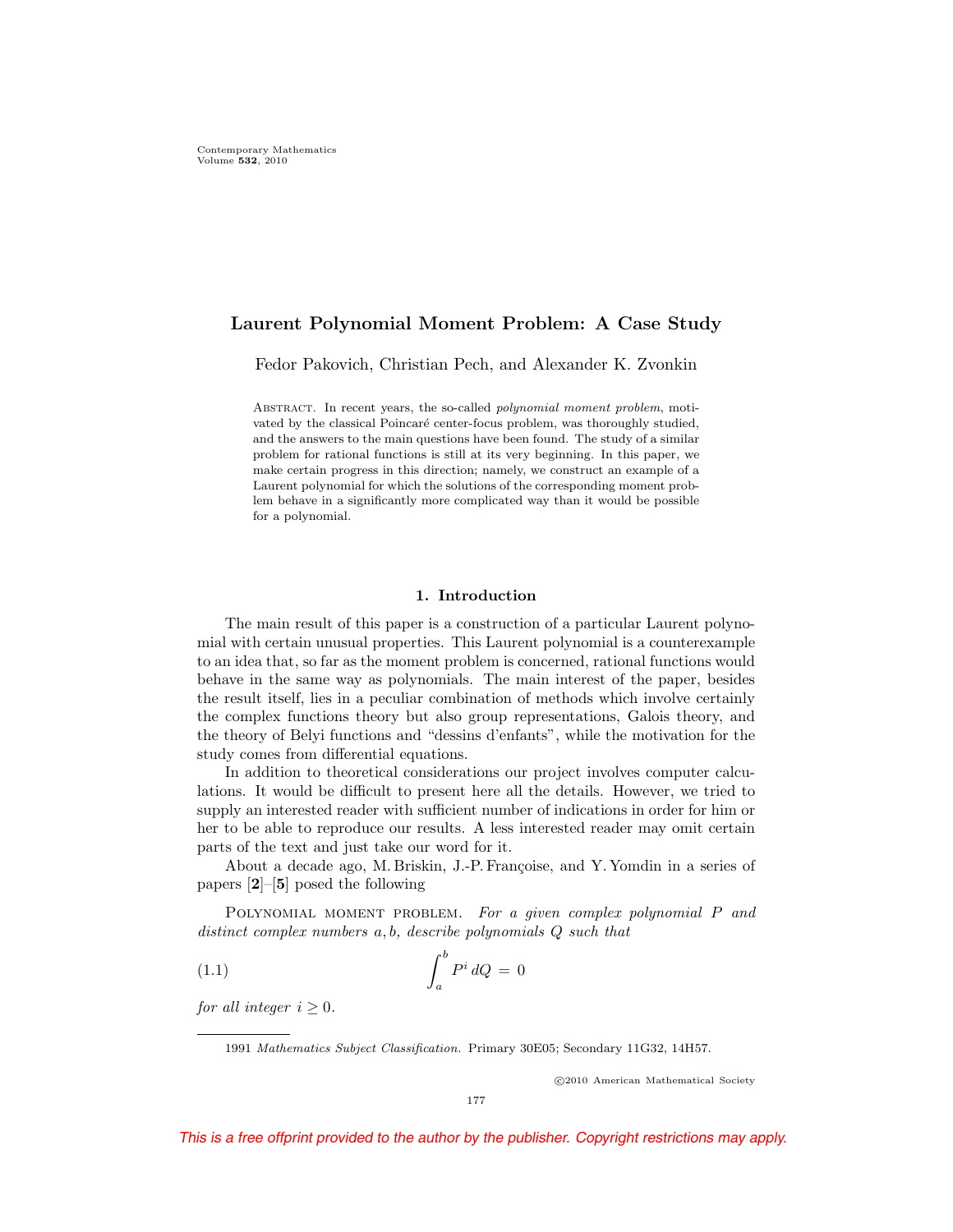The polynomial moment problem is closely related to the center problem for the Abel differential equation in the complex domain, which in its turn may be considered as a simplified version of the classical Poincaré center-focus problem for polynomial vector fields. The center problem for the Abel equation and the polynomial moment problem have been studied in many recent papers (see, e. g., [**1**]–[**8**], [**10**], [**20**]–[**23**]).

There is a natural sufficient condition for a polynomial  $Q$  to satisfy  $(1.1)$ . Namely, suppose that there exist polynomials  $\tilde{P}$ ,  $\tilde{Q}$ , and W such that

(1.2) 
$$
P = \tilde{P} \circ W
$$
,  $Q = \tilde{Q} \circ W$ , and  $W(a) = W(b)$ ,

where the symbol ◦ denotes a superposition of functions:  $f_1 \circ f_2 = f_1(f_2)$ . Then, after a change of variables  $z \to W(z)$  the integrals in (1.1) are transformed to the integrals

$$
\int_{W(a)}^{W(b)} \widetilde{P}^i \, d\widetilde{Q}
$$

and therefore vanish since the polynomials  $\widetilde{P}^i$  and  $\widetilde{Q}$  are analytic functions in  $\mathbb C$  and the integration path in  $(1.3)$  is closed. A solution of  $(1.1)$  for which  $(1.2)$  holds is called *reducible*. For "generic" collections  $P$ ,  $a$ ,  $b$  any solution of  $(1.1)$  turns out to be reducible. For instance, this is true if a and b are not critical points of  $P$ , see [10], or if  $P$  is indecomposable, that is, if it cannot be represented as a superposition of two polynomials of degree greater than one, see [**14**] (in this case (1.2) reduces to the equalities  $Q = \tilde{Q} \circ P$  and  $P(a) = P(b)$ , since  $\deg \tilde{P}$  is necessarily equal to 1). Nevertheless, as it was shown in [**13**], if  $P(z)$  has several composition factors W such that  $W(a) = W(b)$  then the sum of the corresponding reducible solutions may be an irreducible one.

It was conjectured in [**15**] that actually any solution of (1.1) can be represented as a sum of reducible ones. Recently this conjecture was proved in [**20**]. The proof relies on two key components. The first one is a result of [**16**] which states that Q satisfies (1.1) if and only if the superpositions of Q with branches  $P_i^{-1}(z)$ ,  $1 \le i \le n$ , of the algebraic function  $P^{-1}(z)$  satisfy a certain system of linear equations

(1.4) 
$$
\sum_{i=1}^{n} f_{s,i} Q(P_i^{-1}(z)) = 0, \qquad f_{s,i} \in \mathbb{Z}, \qquad 1 \le s \le k,
$$

associated to the triple  $P$ ,  $a$ ,  $b$  in an effective way.

The second key componenet is related to the vector subspace  $V_{P,a,b} \subset \mathbb{Q}^n$ spanned by the vectors

$$
(f_{s,\sigma(1)}, f_{s,\sigma(2)}, \ldots, f_{s,\sigma(n)}), \qquad 1 \le s \le k, \qquad \sigma \in G_P,
$$

where  $G_P$  is the monodromy group of P and  $f_s$ ,  $1 \leq s \leq k$ , are vectors from (1.4). By construction, the subspace  $V_{P,a,b}$  is invariant under the action of  $G_P$ , so the idea is to obtain a full description of such subspaces. In short, it was proved in [**20**] that if a transitive permutation group  $G \leq S_n$  (this notation means that G is a subgroup of  $S_n$ ) contains a cycle of length n then the decomposition of  $\mathbb{Q}^n$  in irreducible components of the action of G depends only on the imprimitivity systems of  $G$ . Obviously, the monodromy group of a polynomial of degree  $n$  always contains a cycle of length  $n$  which corresponds to the loop around infinity. Furthermore, imprimitivity systems of  $G_P$  correspond to functional decompositions of  $P$ . Therefore,

178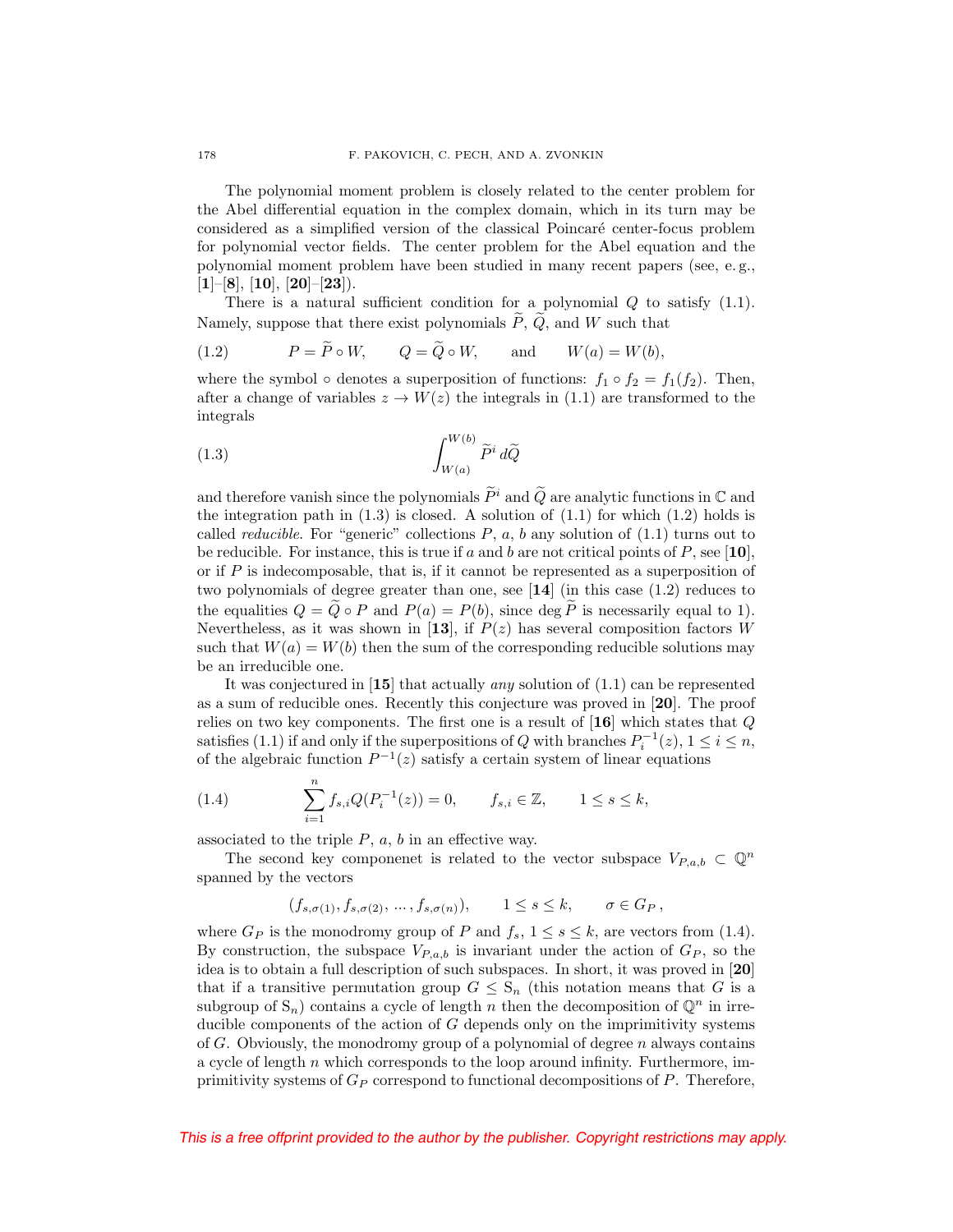the structure of invariant subspaces of the permutation representation of  $G_P$  over  $\mathbb Q$  depends only on the structure of functional decompositions of  $P$ , and a careful analysis of system (1.4) and of the associated space  $V_{P,a,b}$  eventually permits to prove that any solution of (1.1) is a sum of reducible solutions. Note that using the decomposition theory of polynomials one can also describe these solutions in a very explicit form (see [**19**]).

For example, in the simplest case of the problem corresponding to an *inde* $composable$  polynomial  $P$  the above strategy works as follows. The only invariant subspaces of the permutation representation of  $G_P$  on  $\mathbb{Q}^n$  in this case are the subspace  $V_1$  spanned by the vector  $(1, 1, \ldots, 1)$ , and its complement  $V_1^{\perp}$ . Since system (1.4) contains an equation whose coefficients are not all equal this implies that  $V_{P,a,b} = V_1^{\perp}$  and therefore (1.4) yields that

$$
Q(P_1^{-1}(z)) = Q(P_2^{-1}(z)) = \dots = Q(P_n^{-1}(z))
$$

identically over z. On the other hand, such an equality is possible only if  $Q = \widetilde{Q} \circ P$ for some  $\tilde{Q} \in \mathbb{C}[z]$ . Finally,  $P(a) = P(b)$  since otherwise after the change of variables  $z \to P(z)$  we would obtain that Q is orthogonal to all powers of z on  $[P(a), P(b)]$  in contradiction to the Weierstrass theorem.

In the paper [**18**] the following generalization of the polynomial moment problem was investigated: for a given rational function F and a curve  $\gamma \subset \mathbb{CP}^1$ , describe rational functions H such that

$$
\int_{\gamma} F^i \, dH = 0
$$

for all  $i \geq 0$ . In particular, in [18] another version of system (1.4) was constructed: its solutions, instead of the equality (1.5), guarantee only the rationality of the generating function  $f(t) = \sum_{i=0}^{\infty} m_i t^i$  for the moments

(1.6) 
$$
m_i = \int_{\gamma} F^i dH.
$$

On the other hand, it was shown that if the additional conditions  $H^{-1}\{\infty\}\subseteq$  $F^{-1}\{\infty\}$  and  $F(\infty) = \infty$  are satisfied, then the rationality of  $f(t)$  actually implies that  $f(t) \equiv 0$ .

The following modification of  $(1.2)$  is a natural sufficient condition implying (1.5): there exist rational functions  $\tilde{F}$ ,  $\tilde{H}$ , and W such that

$$
(1.7) \t\t\t F = F \circ W, \t H = H \circ W,
$$

the curve  $W(\gamma)$  is closed, and all the poles of the functions  $\widetilde{F}$ ,  $\widetilde{H}$  lie "outside"  $W(\gamma)$ (the term "outside" is written in quotation marks since it is defined also for selfintersecting curves). We will call such a solution of  $(1.5)$  geometrically reducible. Note that if  $\gamma$  is closed then geometrically reducible solutions always exist. Indeed, one may take

$$
W = F, \qquad H = \widetilde{H} \circ F
$$

where H is any rational function with all its poles outside the curve  $F(\gamma)$ . It is also shown in [**18**] that, similarly to the case of a polynomial P, for a generic rational function  $F$  (for example, for a function  $F$  whose monodromy group is the full symmetric group) all solutions of (1.5) turn out to be geometrically reducible. However, for a non-generic  $F$  the situation becomes much more complicated in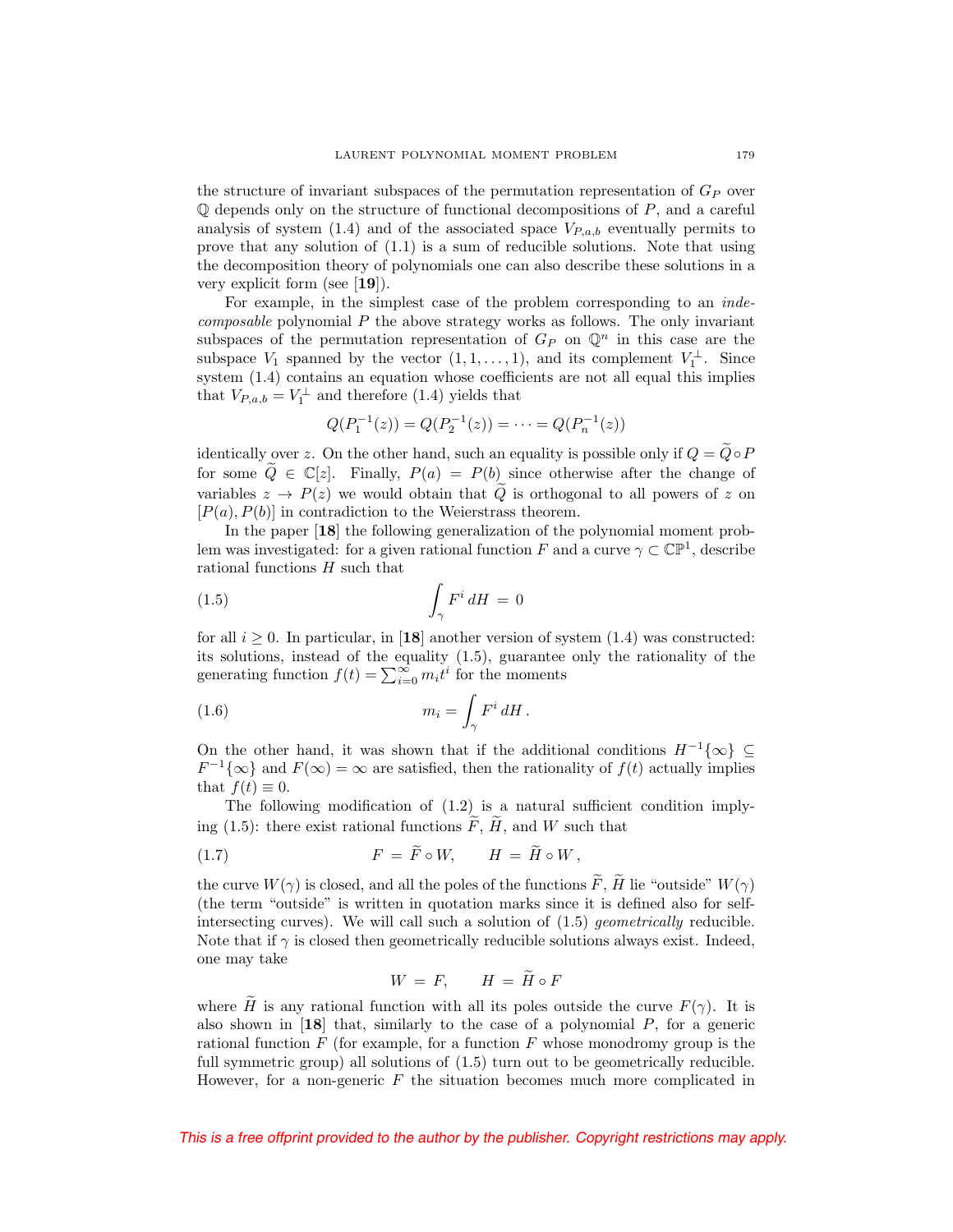comparison with the polynomial moment problem, and some reasonable description of solutions of (1.5) seems (at least for the moment) to be unachievable.

In this paper we will consider a particular case of problem (1.5) which is especially interesting in view of its connection with the classical version of the Poincar´e center-focus problem. Namely, we will consider the following

Laurent polynomial moment problem. For a given Laurent polynomial L which is not a polynomial in z or in  $1/z$ , describe Laurent polynomials Q such that

$$
\int_{S^1} L^i \, dQ = 0
$$

for all integer  $i \geq 0$ .

In contrast to the polynomial moment problem, not any solution of the Laurent polynomial moment problem is a sum of geometrically reducible solutions. For example, as it was observed in [18], if  $L(z) = \widetilde{L}(z^d)$  for some  $d > 1$ , then the residue calculation shows that condition (1.8) is satisfied for any Laurent polynomial  $Q$  containing no terms of degrees which are multiples of  $d$ . We will call such a solution of the Laurent polynomial moment problem *algebraically* reducible. Note that, in distinction to geometrically reducible solutions which always exist, algebraically reducible solutions exist only if L is decomposable and has  $z<sup>d</sup>$  as its right composition factor. One might think that any solution of the Laurent polynomial moment problem is a sum of geometrically and/or algebraically reducible solutions but, as we will see below, this is not the case either, although it seems that for a "majority" of Laurent polynomials  $L$  this is the case.

It is natural to start the investigation of the Laurent polynomial moment problem by the study of the particular case where  $L$  is indecomposable. At least, in this case there exist no algebraically reducible solutions. On the other hand, any geometrically reducible solution of (1.8) must have the form  $Q = \tilde{Q} \circ L$ , where  $\tilde{Q}$  is a rational function whose poles lie outside the curve  $L(S^1)$ . However, since Q is a Laurent polynomial, it is easy to see that in this case  $\tilde{Q}$  is necessarily a polynomial. Furthermore, a sum of geometrically reducible solutions has the form

$$
\sum_i \widetilde{Q}_i \circ L = \left(\sum_i \widetilde{Q}_i\right) \circ L
$$

and hence is itself a geometrically reducible solution. Thus, "expectable" (and therefore not very interesting) solutions of the Laurent polynomial moment problem for indecomposable L are of the form  $Q = \tilde{Q}(L)$ , where  $\tilde{Q}$  is a polynomial. Any other solutions, when they exist, are of great interest since they show that the situation is more complicated than one might hope.

Let  $L$  be an indecomposable Laurent polynomial of degree  $n$ , and let  $G_L$  be its monodromy group. We will always assume that  $L$  is *proper*, that is, it has poles both at zero and at infinity. In this case the group  $G_L$  contains a permutation with two cycles: this permutation corresponds to the loop around infinity. Furthermore, it follows from Theorem 4.5 of [**18**] that if the only invariant subspaces of the permutation representation of  $G_L$  on  $\mathbb{Q}^n$  are  $V_1$  and  $V_1^{\perp}$ , then any solution of the Laurent polynomial moment problem for  $L$  is geometrically reducible. Therefore, if we want to find an example of a Laurent polynomial  $L$  for which there exist solutions which are not geometrically reducible, we may use the following strategy:

180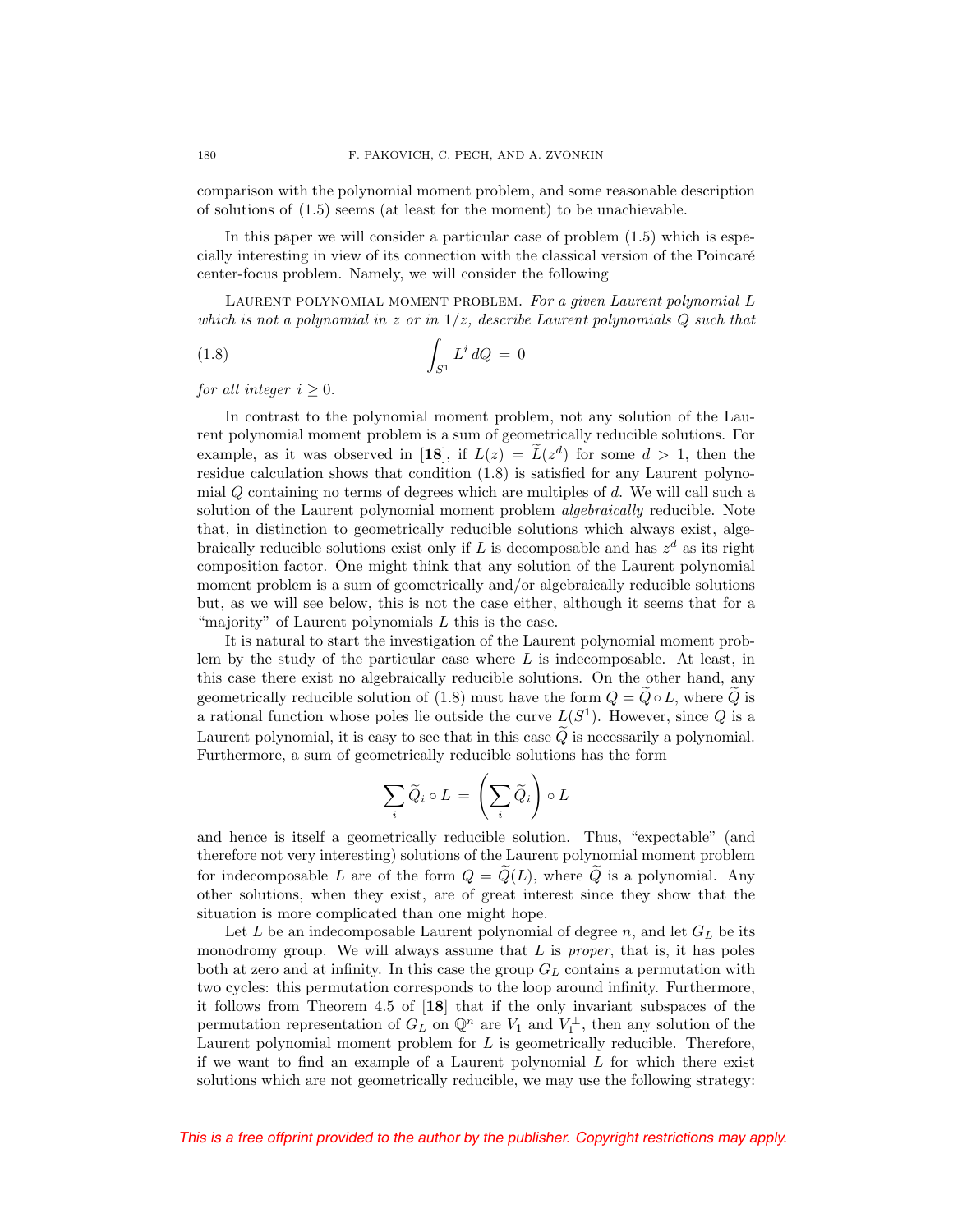- First, find a permutation group  $G$  of degree n such that  $G$  would contain a permutation with two cycles, and the permutation representation of G on  $\mathbb{Q}^n$  would have more than two invariant subspaces.
- Then, realize  $G$  as the monodromy group of a Laurent polynomial  $L$ .
- And, finally, prove somehow the existence of non-reducible solutions.

This program was started in [**18**]. Namely, basing on Riemann's existence theorem it was shown that there exists a Laurent polynomial  $L$  of degree 10 such that its monodromy group is, as a permutation group, isomorphic to  $S<sub>5</sub>$  acting on two-element subsets of the set of 5 points. The corresponding permutation action of  $S_5$  on  $\mathbb{Q}^{10}$  has more than two invariant subspaces. Furthermore, it was shown in Sec. 8.3 of [**18**] that a general algebraic result of Girstmair [**11**] about linear relations between roots of algebraic equations implies the existence of a rational function  $Q$  which is not a rational function in  $L$  and such that the generating function for the sequence of the moments

$$
m_i = \int_{S^1} L^i \, dQ, \quad i \ge 0
$$

is rational. However, the methods of  $[18]$  do not permit to find L or  $Q$  explicitly and tell us nothing about the structure of solutions of (1.8).

In this paper we provide a detailed analysis of the above example with the emphasis on the two following questions of a general nature:

- First, how to construct a Laurent polynomial L starting from its monodromy group  $G_L$ ?
- Second, how to describe solutions of  $(1.8)$  which are not geometrically reducible ?

We answer both questions for the particular Laurent polynomial L given below. Actually, we believe that our methods can be used in a more general situation too and can serve as a "case study" for further research concerning the Laurent polynomial moment problem.

The main result of this paper is an actual calculation of an indecomposable Laurent polynomial L such that the corresponding moment problem has non-reducible solutions, and a complete description of these solutions. Namely, we show that for

(1.9) 
$$
L = \frac{K(z-1)^6(z-a)^3(z-b)}{z^5},
$$

where

$$
K = \frac{11}{216} + \frac{5}{216}\sqrt{5}, \qquad a = -\frac{3}{2} + \frac{1}{2}\sqrt{5}, \qquad b = \frac{7}{2} - \frac{3}{2}\sqrt{5},
$$

there exist Laurent polynomials  $Q_0 = 1, Q_1, Q_2, Q_3, Q_4$  (we compute them explicitly in Sec. 4) such that the following statement holds:

THEOREM 1.1. A Laurent polynomial Q is orthogonal to all powers of L on  $S<sup>1</sup>$ if and only if Q can be represented in the form

$$
Q = \sum_{j=0}^{4} (R_j \circ L) \cdot Q_j
$$

for some polynomials  $R_0, R_1, R_2, R_3, R_4$ .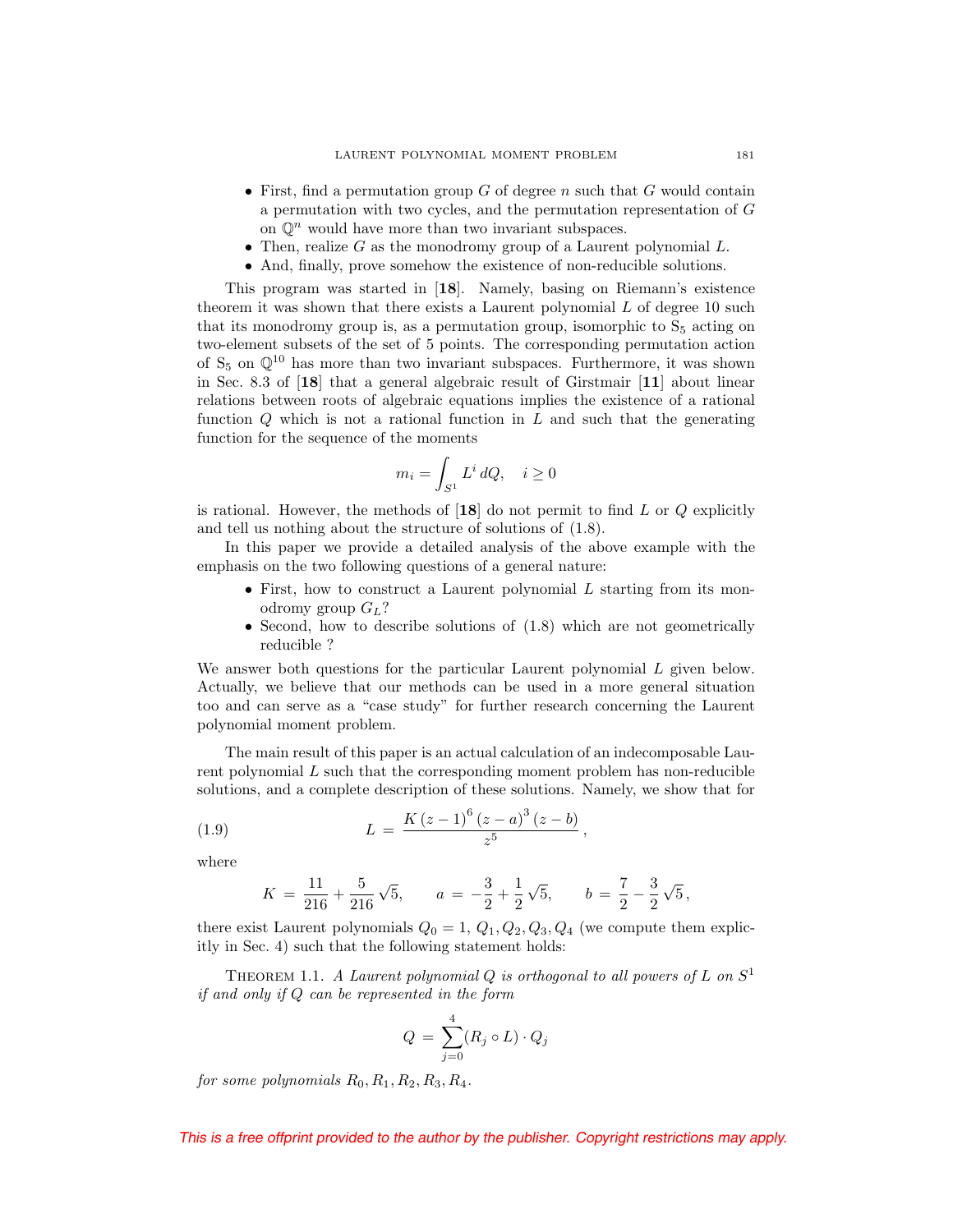In other words, solutions of the moment problem for L form a 5-dimensional module over the ring of polynomials in  $L$  (while in a generic case such a module is one-dimensional and is therefore composed of polynomials in L and of nothing else). The choice of the basis  $Q_j$  is not unique, but once a basis is chosen the above representation of Q becomes unique.

The paper is organized as follows. In Sec. 2 we give a detailed description of the permutation action of  $S_5$  on  $\mathbb{Q}^{10}$ . In Sec. 3 we compute explicitly a Laurent polynomial L whose monodromy group is permutation equivalent to this action. Finally, in Sec. 4 we determine the above mentioned Laurent polynomials  $Q_i$  and prove Theorem 1.1.

Acknowledgments. The first author is grateful to C. Christopher, J. L. Bravo, and M. Muzychuk for valuable discussions, and to the Max-Planck-Institut für Mathematik for hospitality. The second author is indebted to the Center for Advanced Studies in Mathematics of the Ben-Gurion University for the financial support during his Post Docorate at Ben-Gurion University. The first and the third authors wish to thank the International Centre for Mathematical Sciences (Edinburgh) for the possibility to discuss a preliminary version of this paper.

# **2. Permutation representation of**  $S_5$  on  $\mathbb{Q}^{10}$  with more than two **invariant subspaces**

Consider the *complete graph*  $K_5 = (V, E)$  having the vertex set  $V = \{1, 2, 3, 4, 5\}$ and the edge set  $E$  consisting of all the subsets of  $V$  of size 2. The symmetric group  $S_5$  acts on V and therefore also on E, and we thus obtain a transitive action of  $S_5$  of degree 10. Moreover, the induced homomorphism  $S_5 \rightarrow S_{10}$  is obviously injective. Let us identify the canonical basis

$$
\begin{aligned}\n\vec{e}_1 &= (1, 0, 0, 0, 0, 0, 0, 0, 0, 0, 0), \\
\vec{e}_2 &= (0, 1, 0, 0, 0, 0, 0, 0, 0, 0), \\
\vdots &= (0, 0, 0, 0, 0, 0, 0, 0, 0, 1)\n\end{aligned}
$$

of the space  $\mathbb{Q}^{10}$  with the set E. This identification may in principle be arbitrary but we have chosen the one which is more "readable", see Fig. 1: the first five vectors are associated, in a cyclic way, to the sides of the pentagon, while the last five vectors are associated in the similar way to the sides of the inside pentagram.

Associating to each element of  $S_5$  a  $10 \times 10$  permutation matrix corresponding to the action of this element on  $E$  we obtain a *permutation representation* of  $S_5$ on  $\mathbb{Q}^{10}$ . Any permutation representation of any finite group always has at least two invariant subspaces: the subspace  $U_1$  of dimension 1 spanned by the vector  $\mathbf{I} = (1, 1, \ldots, 1)$ , and its orthogonal complement  $U_{n-1} = U_1^{\perp}$  of dimension  $n-1$ containing the vectors  $(x_1, x_2,...,x_n)$  having  $\sum_{i=1}^n x_i = 0$ . While the space  $U_1$  is obviously irreducible, the space  $U_{n-1}$  may be, or may not be irreducible. We will show that in our case it is reducible.

One of the ways to construct invariant subspaces in our example is to consider subsets of edges which are sent to one another by the action of  $S_5$  on the vertices. Let us take the *fans*  $F_i \subset E$ ,  $i = 1, \ldots, 5$ , where  $F_i$  is the set of edges of  $K_5$  incident to the vertex  $i$ , see Fig. 2.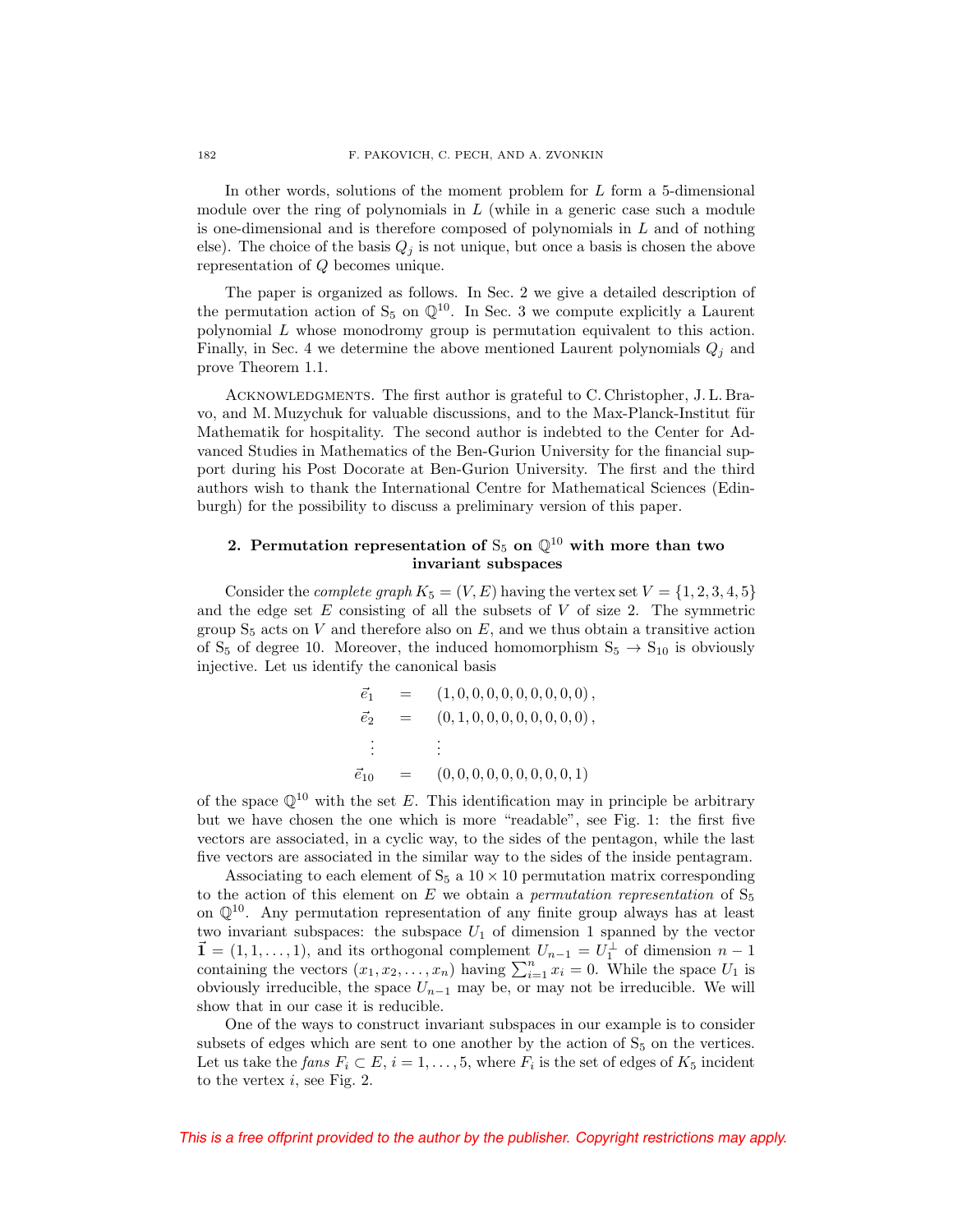

FIGURE 1. The correspondence between the edges of the complete graph  $K_5$  and the basis in  $\mathbb{Q}^{10}$ .



FIGURE 2. The fans  $F_i$ , that is, the sets of edges incident to the vertex  $i = 1, \ldots, 5$ .

Obviously, any permutation of the vertices sends fans to fans. Therefore, the vectors  $\vec{v}_i = \sum_{u \in F_i} e_u$ , or, more concretely,

> $\vec{v}_1 = (1, 0, 0, 0, 1, 1, 0, 0, 1, 0),$  $\vec{v}_2 = (1, 1, 0, 0, 0, 0, 1, 0, 0, 1),$  $\vec{v}_3 = (0, 1, 1, 0, 0, 1, 0, 1, 0, 0),$  $\vec{v}_4 = (0, 0, 1, 1, 0, 0, 1, 0, 1, 0),$  $\vec{v}_5 \quad = \quad (0,0,0,1,1,0,0,1,0,1)$

(the first five and the last five components of these vectors move cyclically) span an invariant subspace  $F \subset \mathbb{Q}^{10}$ . It is easy to verify that F is 5-dimensional. Since every edge is contained in exactly two fans we have  $\sum_{i=1}^{5} \vec{v}_i = (2, 2, \ldots, 2)$  and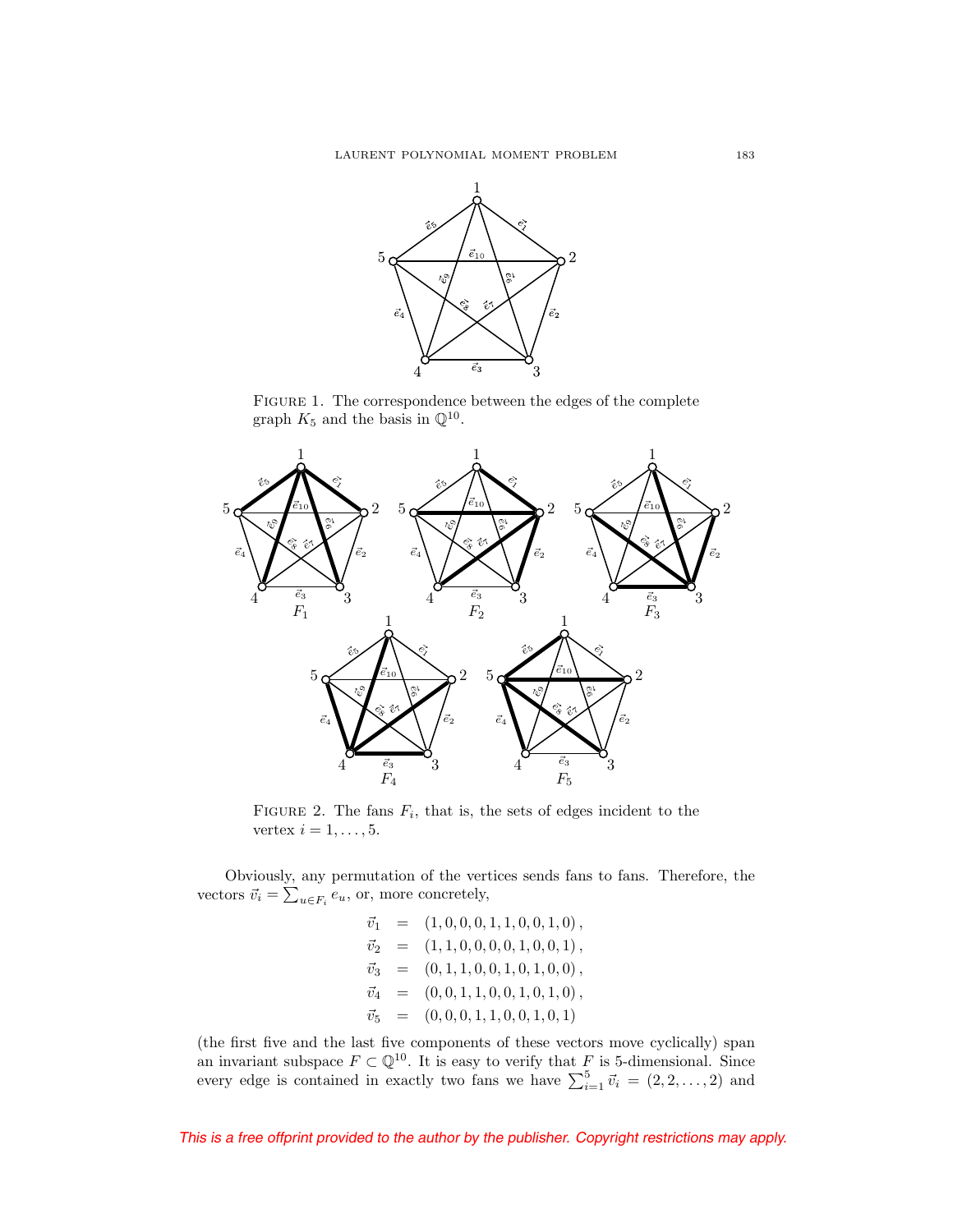therefore F contains  $U_1$  as its subspace. The orthogonal complement of  $U_1$  in F is a 4-dimensional invariant subspace  $U_4 \subset \mathbb{Q}^{10}$ . The vectors

$$
\vec{v}_2 - \vec{v}_1 = (0, 1, 0, 0, -1, -1, 1, 0, -1, 1),
$$
  
\n
$$
\vec{v}_3 - \vec{v}_1 = (-1, 1, 1, 0, -1, 0, 0, 1, -1, 0),
$$
  
\n
$$
\vec{v}_4 - \vec{v}_1 = (-1, 0, 1, 1, -1, -1, 1, 0, 0, 0),
$$
  
\n
$$
\vec{v}_5 - \vec{v}_1 = (-1, 0, 0, 1, 0, -1, 0, 1, -1, 1),
$$

each having equal number of ones and minus ones, are orthogonal to the vector  $\vec{1}$ . They are linearly independent, and therefore they span U4.

Another collection of subsets of  $E$  which is stable under the action of  $S_5$  is the set of Hamiltonian cycles  $H \subset E$ , that is, cycles that visit each vertex exactly once. A Hamiltonian cycle in  $K_5$  can be described by a 5-cycle  $c \in S_5$  which indicates in which order the vertices are visited; note that  $c^{-1}$  describes the same Hamiltonian cycle since our graph is undirected. The complement  $\overline{H} = E \setminus H$  is also a Hamiltonian cycle which corresponds to the permutation  $c<sup>2</sup>$  (or to its inverse  $c^{-2}$ ). There are 24 cyclic permutations in S<sub>5</sub>; they give rise to 12 Hamiltonian cycles in  $K_5$  which form 6 pairs of mutually complementary cycles: see Fig. 3.

The vectors  $\vec{w}_k = \sum_{u \in H_k} e_u - \sum_{u \in \overline{H}_k} e_u$  or, more concretely,

$$
\begin{array}{rcl}\n\vec{w}_1 & = & \left(1, -1, 1, -1, 1, -1, 1, 1, -1, -1\right), \\
\vec{w}_2 & = & \left(1, 1, -1, 1, -1, -1, -1, 1, 1, -1\right), \\
\vec{w}_3 & = & \left(-1, 1, 1, -1, 1, -1, -1, -1, 1, 1\right), \\
\vec{w}_4 & = & \left(1, -1, 1, 1, -1, 1, -1, -1, -1, 1\right), \\
\vec{w}_5 & = & \left(-1, 1, -1, 1, 1, 1, -1, -1, -1\right), \\
\vec{w}_6 & = & \left(-1, -1, -1, -1, -1, 1, 1, 1, 1, 1\right).\n\end{array}
$$

(once again the first five and the last five components move cyclically) span an invariant subspace. Every edge of  $K_5$  belongs to 3 "positive" Hamiltonian cycles and to 3 "negative" ones; therefore,  $\sum_{i=1}^{6} \vec{w}_i = 0$ . It is easy to verify that the space  $U_5$  spanned by these 6 vectors is in fact 5-dimensional. For every fan  $F_i$ and for every pair  $(H_j, \overline{H}_j)$ , exactly two edges of  $F_i$  belong to  $H_j$ , while the other two belong to  $\overline{H}_i$ . Therefore,  $\vec{v}_i \perp \vec{w}_j$  for all  $i, j$ , so  $U_5 \perp F$  where, as before,  $F = U_1 \oplus U_4.$ 

Thus, we get a decomposition of  $\mathbb{Q}^{10}$  into three invariant subspaces:  $\mathbb{Q}^{10}$  =  $U_1 \oplus U_4 \oplus U_5$ . We did not prove that the subspaces  $U_4$  and  $U_5$  are irreducible. The proof goes by some routine verification using the character table of  $S_5$ . We omit the details since for our goal this fact is irrelevant: the only thing we wanted to show was the reducibility of the orthogonal complement  $U_1^{\perp} = U_9$ , and this statement is proved since we have shown that  $U_9 = U_4 \oplus U_5$ .

We finish this section by specifying how certain elements of  $S<sub>5</sub>$  act on the labels of the 10 edges. By construction, the permutation  $f = (1, 2, 3, 4, 5) \in S_5$  acts as

$$
\varphi = (1, 2, 3, 4, 5)(6, 7, 8, 9, 10).
$$

Taking a simple transposition, for example,  $a = (2, 5) \in S_5$ , we get

$$
\alpha = (1,5)(2,8)(4,7).
$$

Indeed, all the edges having both ends different from 2 and 5, remain fixed, as well as the edge {2, 5} itself, while the 6 edges having exactly one end equal to 2 or to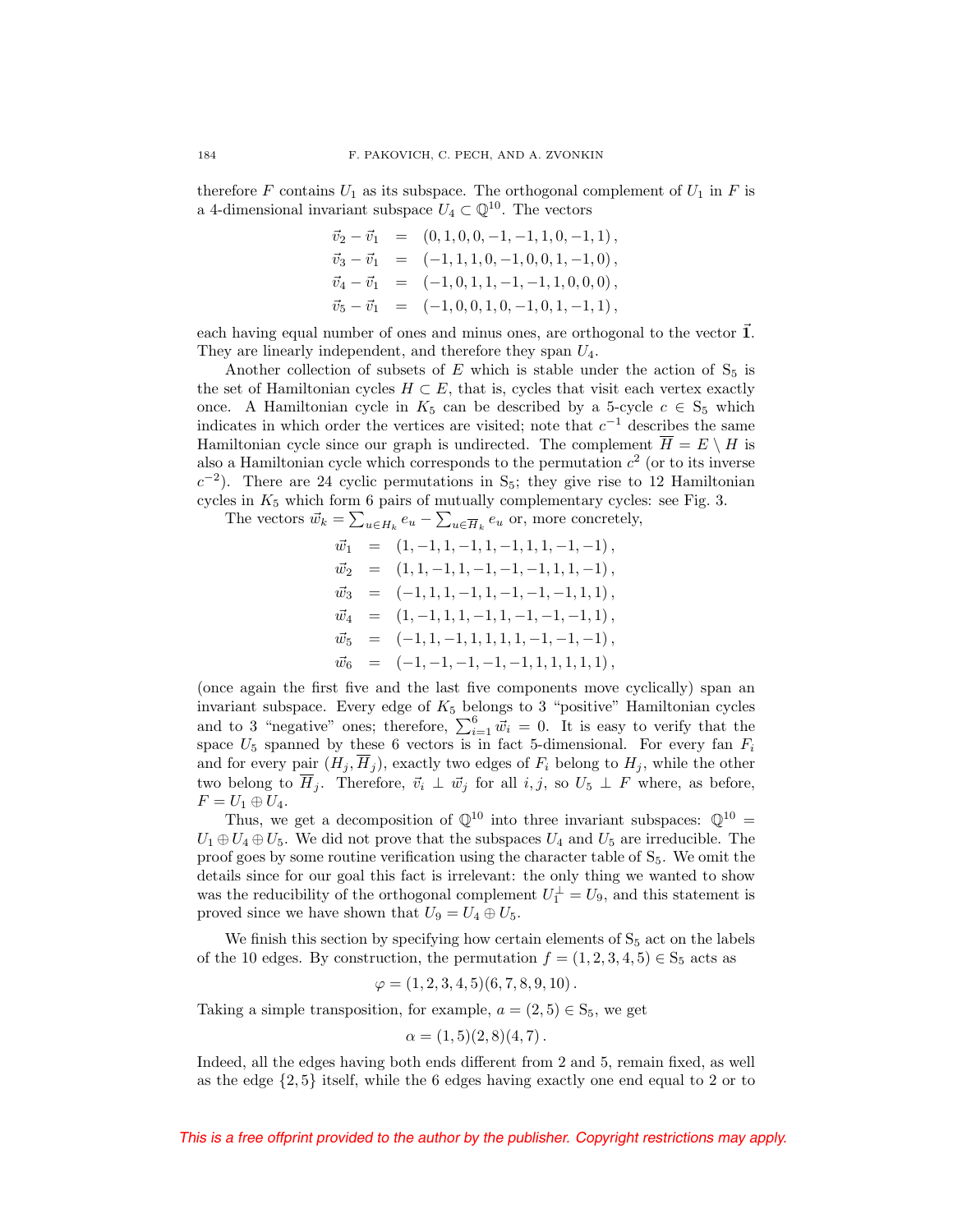

FIGURE 3. Pairs of Hamiltonian cycles in  $K_5$ : the "positive" cycles  $H_i$  are drawn in bold lines, while their complements, the "negative" cycles  $\overline{H}_i$ , are shown in thin lines.

5 split into 3 pairs. Finally, taking  $s = (1, 2)(3, 5, 4) \in S_5$  we obtain

$$
\sigma = (2, 5, 7, 6, 10, 9)(3, 8, 4).
$$

Note that  $s^3 = (1, 2)$ ; conjugating this element by f we get all the transpositions  $(i, i + 1)$  of adjacent elements. Therefore, the elements  $s<sup>3</sup>$  and f, and hence also s and  $f$ , generate the whole group  $S_5$ . Since

$$
\sigma \alpha \varphi = 1
$$

and the homomorphism  $S_5 \rightarrow S_{10}$  is injective, this implies that the group  $\langle \sigma, \alpha, \varphi \rangle$ is generated by  $\alpha$  and  $\sigma$  and is isomorphic to S<sub>5</sub>. The action of  $\langle \sigma, \alpha, \varphi \rangle \cong S_5$  on the 10 edges is primitive; indeed, we could only have 2 blocks of 5 elements each, or 5 blocks of 2 elements each, but the presence of a cycle of order 6 is incompatible with the first possibility while the presence of a single fixed point is incompatible with the second one. The action is obviously transitive.

## **3. Realization of the degree-10 action of**  $S_5$  as the monodromy group of **a Laurent polynomial**

During all this section, we systematically use various methods and results of the theory of "dessins d'enfants". We will try to be concise but clear. For all missing details the reader may address the book [**12**] (Chapters 1 and 2).

**3.1. Belyi functions and "dessins d'enfants".** Rational functions from  $\mathbb{CP}^1$  to  $\mathbb{CP}^1$  (and, more generally, meromorphic functions from a Riemann surface X to  $\mathbb{CP}^1$ ), unramified outside 0, 1, and  $\infty$ , are called *Belyi functions*. They have many remarkable properties. In particular, any such function  $F(x)$  may be "encoded" in the form of a bicolored map  $M_F$  drawn on the sphere (resp., on the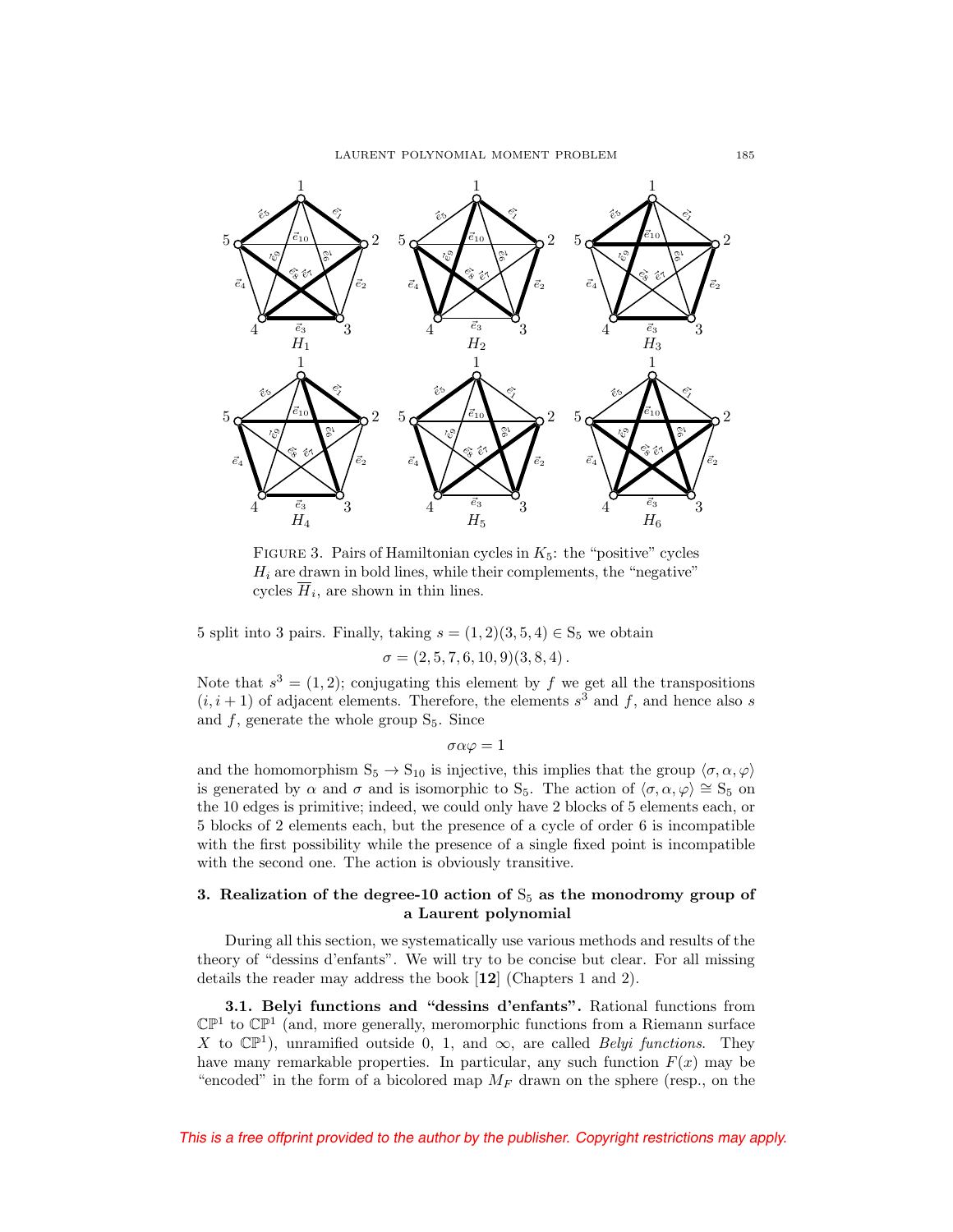

FIGURE 4. Realization of  $S_5$  acting on 10 edges of a bicolored plane map.

surface  $X$ ). Namely, let us color the points 0 and 1 in black and white respectively, draw the segment [0, 1], and define  $M_F$  as the preimage  $M_F = F^{-1}([0, 1])$  of the segment [0, 1] with respect to the function  $F(x) : \mathbb{CP}^1 \to \mathbb{CP}^1$ . By definition, black (resp., white) vertices of  $M_F$  are preimages of the point 0 (resp., of the point 1) and edges of  $M_F$  are preimages of the segment [0, 1].

Clearly,  $M_F$  has  $n = \deg F$  edges, and the degree of a vertex x of  $M_F$  coincides with the multiplicity of x with respect to F. Furthermore, each face of  $M_F$  contains a pole of F, and twice the multiplicity of this pole coincides with the degree of the corresponding face. The map  $M_F$  permits to reconstruct the monodromy group  $G_F$  of F. Indeed, let  $g_0, g_1$  be generators of  $G_F$  corresponding to the loops around 0 and 1. Taking a base point of the covering somewhere inside the segment  $[0, 1]$  we may assume that the permutations  $g_0$  and  $g_1$  act not on the preimages of the base point but on the preimages of  $[0, 1]$ , that is, on the edges of  $M_F$ . The permutation  $g_0$  (resp.,  $g_1$ ) sends an edge e to the next one in the counterclockwise direction around the black (resp., white) vertex adjacent to e. Note that if  $g_{\infty}$  is the element of  $G_F$  corresponding to the loop around  $\infty$ , then  $g_0g_1g_\infty = 1$ .

For example, assuming that a Belyi function  $F$  corresponds to the map shown in Fig. 4 we may conclude that  $F$  is of degree 10 (since there are 10 edges), has two poles, both of order 5 (since there are two faces, both of degree 10), and that the corresponding permutations  $g_0, g_1, g_\infty$  coincide with the permutations  $\sigma$ ,  $\alpha$ , and  $\varphi$ defined at the end of the previous section.

Riemann's existence theorem implies that for any bicolored plane map there exists a Belyi function  $F(x)$  which is unique up to a composition with  $x \mapsto \mu(x)$ where  $\mu(x)$  is a linear fractional transformation. In particular, since for the map shown in Fig. 4 the permutations  $g_0, g_1, g_\infty$  coincide with  $\sigma$ ,  $\alpha$ ,  $\varphi$ , this pictures "proves" that there exists a rational function  $F(x)$  whose monodromy group is permutation equivalent to the action of  $S_5$  on 10 points discussed above. Our next goal is to find this function explicitly.

**3.2. A system of equations for the coefficients of Belyi function, and its solutions.** In the rest of this section we will compute a Belyi function which produces a map isomorphic to that of Fig. 4 as a preimage of the segment [0, 1]. A reader not interested in the details of the computation may just take our word for it that the resulting function is the one given in (1.9), and pass directly to Sec. 4. We will provide not all the details but only a minimum allowing the reader to reproduce our results.

The black vertices of the map are the preimages of 0, or, in other words, they are roots of the rational function  $F$  we are looking for. Furthermore, the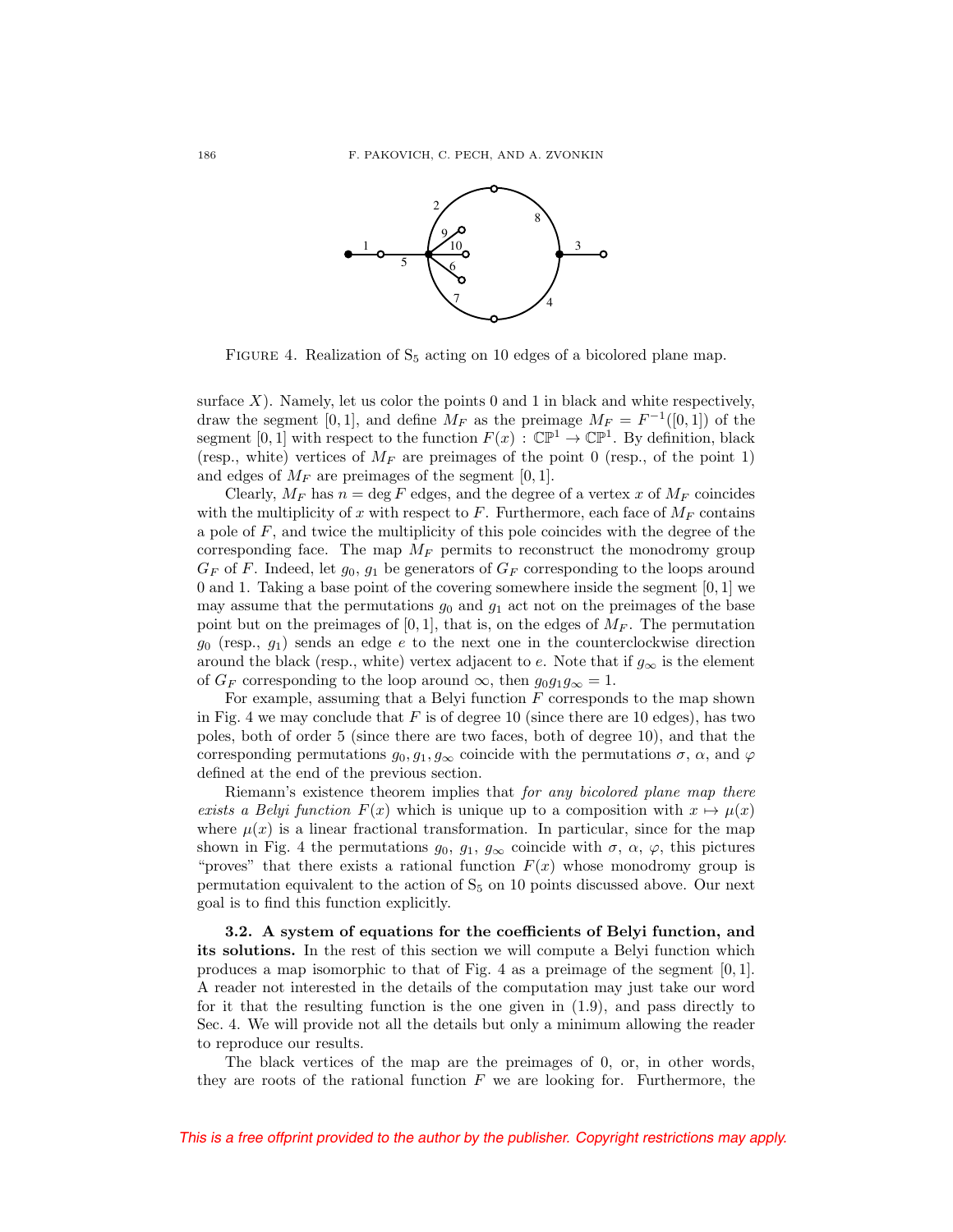vertex of degree 6 is a root of multiplicity 6, the vertex of degree 3 is a triple root, and the vertex of degree 1 is a simple root. The freedom of choosing a linear fractional transformation  $\mu(x)$  allows us to put these three points to any three chosen positions. Let us put, for example, the vertex of degree 6 to  $x = 0$ , the vertex of degree 3, to  $x = 1$ , and the vertex of degree 1, to  $x = -1$ . Then, the numerator of F will take the form  $x^6(x-1)^3(x+1)$ .

The permutation  $\varphi$  corresponds to the monodromy above  $\infty$ , and it has two cycles of length 5. Therefore, the function in question must have two poles of degree 5, one pole inside each face of the map. Suppose these poles to be the roots of a quadratic polynomial  $x^2 + ax + b$ . Then, the Belyi function in question takes the form

$$
F(x) = K \cdot \frac{x^6(x-1)^3(x+1)}{(x^2+ax+b)^5}
$$

where  $K, a, b$  are constants that remain to be determined.

Here the reader may be surprised. We are looking not for an arbitrary Belyi function but for a Laurent polynomial, aren't we? Then, would it not be a better idea to use the same liberty of choice of three parameters and to put one of the poles to  $x = 0$ , and the other one, to  $x = \infty$ ? The answer is no: such a choice would not be a good idea – at least at this stage of the computation. The reason is related to Galois theory and will be explained later, in Sec. 3.4.

The white vertices of our map are the preimages of 1, or, in other words, the roots of the function  $F(x) - 1$ . There are three white vertices of degree 2; they correspond to double roots of  $F(x) - 1$ . Computing the derivative of F we get

$$
F'(x) = K \cdot \frac{x^5(x-1)^2 p(x)}{(x^2 + ax + b)^6}
$$

where

$$
p(x) = (5a + 2) x3 + (2a + 10b + 4) x2 - (a - 2b) x - 6b.
$$

It becomes clear that  $p(x)$  is the cubic polynomial whose roots are the three white vertices of degree 2, so the numerator of  $F(x)-1$  must have  $p(x)^2$  as a factor. Note also that the leading coefficient of this numerator is  $K - 1$ . Thus, we can now write down the hypothetical form of  $F(x) - 1$  which we temporarily denote by  $H(x)$ :

$$
H(x) = \frac{K-1}{(5a+2)^2} \cdot \frac{p(x)^2 q(x)}{(x^2+ax+b)^5}
$$

where  $q(x)$  is yet unknown polynomial of degree 4, with the leading coefficient 1, whose roots are the four white vertices of degree 1. Denote

$$
q(x) = x^4 + cx^3 + dx^2 + ex + f
$$

and compute the derivative of  $H(x)$ .

The results of the subsequent computations become more and more cumbersome. Their main steps go as follows. First of all,  $H(x)$  is nothing else but another representation of  $F(x) - 1$ , so we must get in the end  $F'(x) = H'(x)$ . Therefore, after having computed  $H'(x)$  we ask Maple to factor the difference  $F'(x) - H'(x)$ , and we get an expression

$$
F'(x) - H'(x) = \text{Const} \cdot \frac{p(x) r(x)}{(x^2 + ax + b)^6}
$$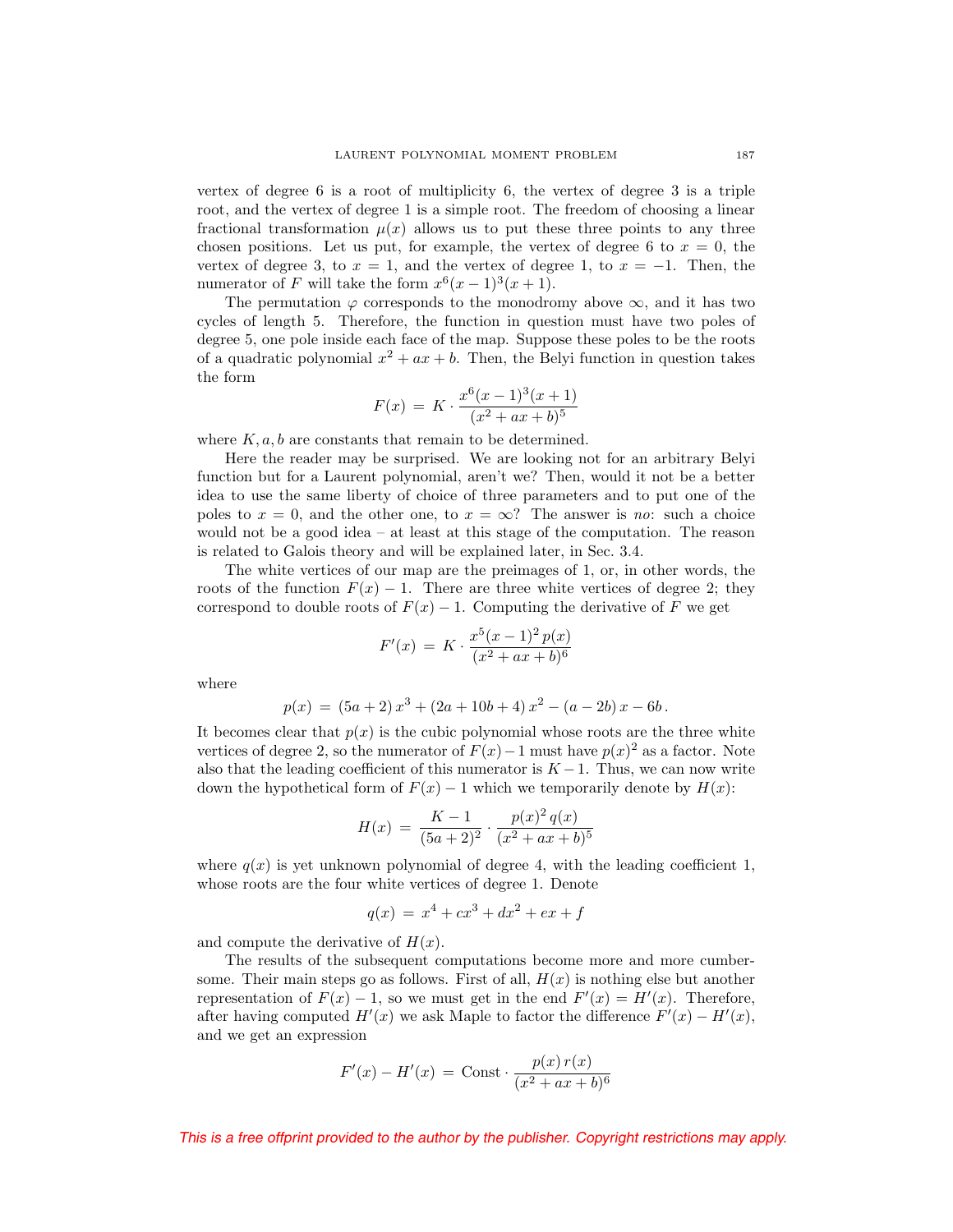

Figure 5. All the seven bicolored maps with the degree partition of the black vertices being  $6<sup>1</sup>3<sup>1</sup>1<sup>1</sup>$ , that of the white vertices being  $2<sup>3</sup>1<sup>4</sup>$ , and that of the faces being  $5<sup>2</sup>$ . Monodromy groups are also indicated.

where  $r(x)$  is a (very huge) polynomial of degree 7. The final action to do is to equate  $r(x)$  to zero: this means that we extract its coefficients and equate all of them to zero. This gives us a system of algebraic equations on the unknown parameters  $K, a, b, c, d, e, f$ .

The solution of the system thus obtained using the Maple-7 package takes 14 seconds. It takes significantly more time to enter all the involved formulas and operations. And it takes even more time to find our way among the solutions since they are many and varied.

#### **3.3. Finding our way among the solutions.**

3.3.1. Maps with the same set of vertex and face degrees. If we analyse carefully the above procedure of constructing a system of equations, we will see that the only information we have used about the map of Fig. 4 is the set of degrees of the black vertices, the white vertices, and the faces of this map. However, there exist not one but 7 maps having the degree partition of the black vertices equal to  $(6, 3, 1) = 6<sup>1</sup>3<sup>1</sup>1<sup>1</sup> + 10$ , that of white vertices equal to  $(2, 2, 2, 1, 1, 1, 1) = 2<sup>3</sup>1<sup>4</sup> + 10$ , and that of the faces equal to  $(5, 5) = 5^2 + 10$ . These maps are shown in Fig. 5. Therefore, the above computation must produce Belyi functions for all of them.

The picture convinces us that these 7 maps do exist. In order to prove that there are no others we may compute the number of triples of permutations  $(g_0, g_1, g_\infty)$ of degree 10 having the same cycle structure as  $(\sigma, \alpha, \varphi)$  and satisfying the equality  $g_0g_1g_\infty = 1$ . For this end, we may use, for example, the following formula due to Frobenius:

PROPOSITION 3.1. Let  $C_1, C_2, \ldots, C_k$  be conjugacy classes in a finite group G. Then the number  $\mathcal{N}(G; C_1, C_2, \ldots, C_k)$  of k-tuples  $(x_1, x_2, \ldots, x_k)$  of elements of G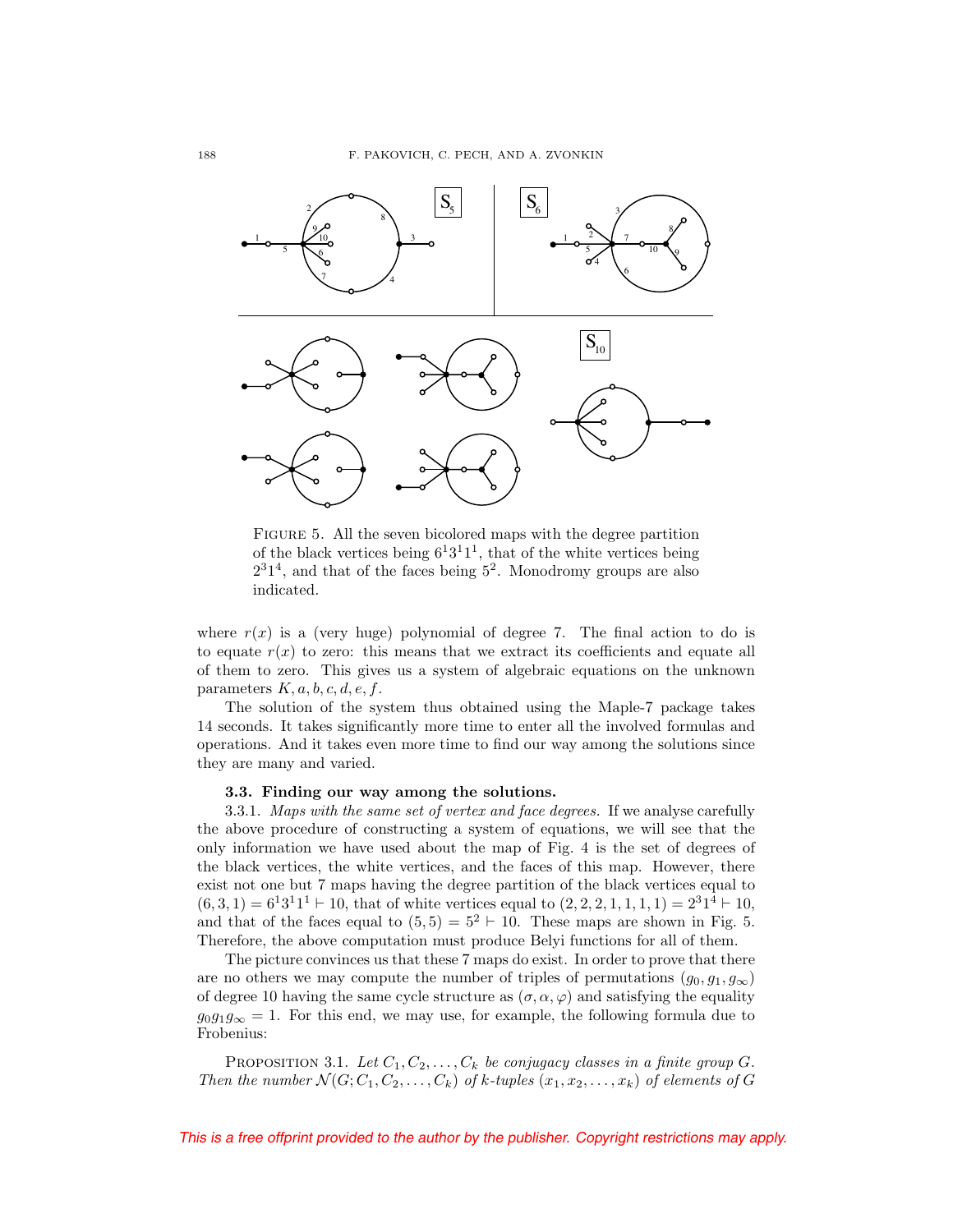such that each  $x_i \in C_i$  and  $x_1x_2...x_k = 1$ , is equal to

$$
\mathcal{N}(G; C_1, C_2, \ldots, C_k) = \frac{|C_1| \cdot |C_2| \cdot \ldots \cdot |C_k|}{|G|} \cdot \sum_{\chi} \frac{\chi(C_1) \chi(C_2) \ldots \chi(C_k)}{(\dim \chi)^{k-2}},
$$

where the sum is taken over the set of all irreducible characters of the group G.

Applying this formula to the group  $G = S_{10}$ ,  $k = 3$ , and the conjugacy classes  $C_1, C_2, C_3$  determined by the cycle structures  $6<sup>1</sup>3<sup>1</sup>1<sup>1</sup>, 2<sup>2</sup>1<sup>4</sup>,$  and  $5<sup>2</sup>$ , respectively, and computing the irreducible characters of  $S_{10}$  using the Maple package combinat, we get

 $\mathcal{N}(G; C_1, C_2, C_3) = 25\,401\,600 = 7 \cdot 10!$ .

None of the maps shown in Fig. 5 has a non-trivial orientation preserving automorphism; therefore, each of them admits 10! different labelings.

It is useful to determine monodromy groups of the functions corresponding to the above maps. For the map in the upper left corner we know already that, by construction, it is isomorphic to  $S_5$ . For the 5 maps shown in the lower part of the figure, the order of the group (which can be calculated by the Maple package group, function grouporder) is equal to 10!, and therefore the group is  $S_{10}$  itself. Finally, for the map in the upper right corner, using the same Maple package, or GAP, or the catalogue  $[9]$ , we may establish that it is isomorphic to  $S_6$ .

3.3.2. Galois action on maps and finding  $F(x)$ . We find the coefficients of the Belyi functions by solving a system of algebraic equations. Therefore, there is no wonder that these coefficients are algebraic numbers. The group of automorphisms of the field  $\overline{Q}$  of algebraic numbers is called the *absolute Galois group* and is denoted by  $\Gamma = \text{Gal}(\overline{\mathbb{Q}}|\mathbb{Q})$ . An element of the group  $\Gamma$ , acting simultaneously on all the coefficients of a given Belyi function, transforms it into another Belyi function which may correspond to another map.

Thus, bicolored maps split into the orbits of the above Galois action. The set of degrees of black and white vertices and faces is an invariant of this action; therefore, all the orbits are finite. Another invariant is the monodromy group. Looking once again at Fig. 5 we see that the set of 7 maps represented there splits into at least three Galois orbits: two orbits contain each a single element, while the set of the remaining 5 elements may constitute one orbit or further split into two or more orbits. The general theory (see Sec. 2.4 of [**12**]) suggests that for the orbits containing only one map the coefficients of the corresponding Belyi functions must be rational numbers. And indeed, among our solutions we find two such functions:

$$
F_1(x) = \frac{50000}{27} \cdot \frac{x^6(x-1)^3(x+1)}{(x^2+4x-1)^5}
$$

and

$$
F_2(x) = 337500 \cdot \frac{x^6(x-1)^3(x+1)}{(11x^2+4x-16)^5}.
$$

At this stage we simply ask Maple to draw the F-preimages of the segment  $[0,1]$ and find out that the function we are looking for is  $F_1$ : just compare Fig. 6 with Fig. 4. It is pictures like that in Fig. 6, obtained as Belyi preimages of the segment  $[0, 1]$ , which are usually called *dessins d'enfants*.

The five remaining maps constitute an orbit of degree 5 defined over the splitting field of the polynomial

$$
Q(t) = 85237 t^5 - 95206 t^4 + 48850 t^3 - 7456 t^2 + 1606 t - 226.
$$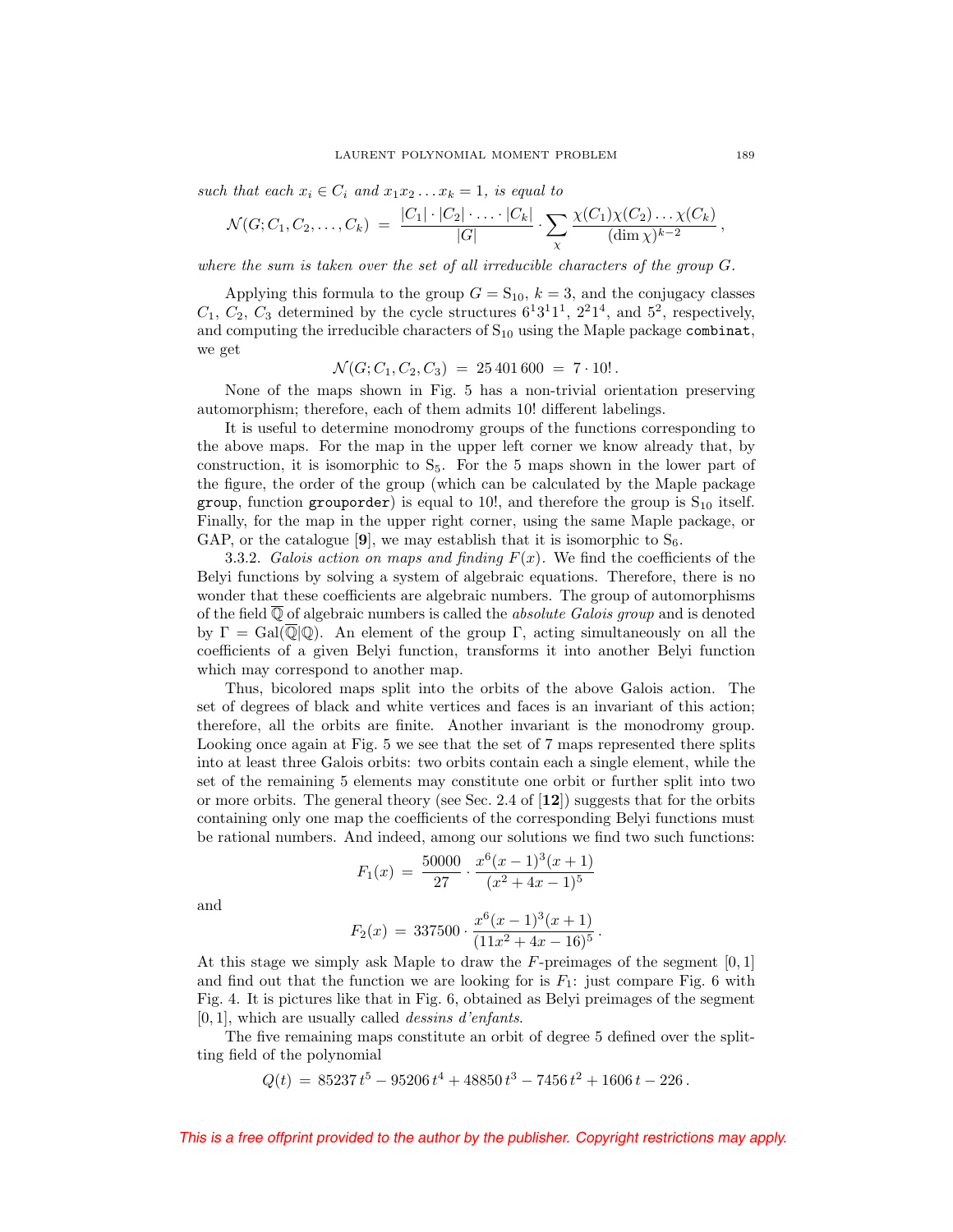

Figure 6. A Maple plot of the "dessin d'enfant" corresponding to the Belyi function  $F_1$ . Black vertices are marked by little squares.

This means that the coefficients of a Belyi function  $F(x)$  are expressed in terms of (more exactly, as polynomials of degree  $\leq 4$  in) a root of this polynomial. Taking one by one five roots we obtain five different Belyi functions which correspond to the five maps with the monodromy group  $S_{10}$  shown in the lower part of Fig. 5.

Note that besides the solutions mentioned above, our system of algebraic equations produces a bunch of the so-called "parasitic solutions" representing various kinds of degeneracies. Some of them are easy to eliminate, others are not. For example, in one of the solutions we get  $a = 0, b = 0$ , which means that the denominator of F is  $x^{10}$ , while its numerator contains  $x^6$ . This solution does correspond to a Belyi function, but of degree 4 instead of 10. Another easy case is  $K = 1$ ,  $a = -2/5$ , which leads to a division of zero by zero in the constant factor  $(K-1)/(5a+2)^2$ of the function  $H$  in Sec. 3.2. More difficult cases of degeneracies also exist but we will not go here into further details, as well as into many other subtleties proper to any experimental work. The questions already discussed show quite well why the computation of Belyi functions remains a handicraft instead of being an industry.

**3.4. From a rational function to a Laurent polynomial.** Now we may return to the question asked in Sec. 3.2 and explain why we decided to compute a "generic" Belyi function instead of looking from the very beginning for a Laurent polynomial.

We see that, while  $F_1$  is defined over  $\mathbb Q$ , its two poles are not: they are roots of the quadratic polynomial  $x^2 + 4x - 1$ ; concretely, they are equal to  $-2 \pm \sqrt{5}$ . Any linear fractional transformation of the variable  $x$  sending one of theses poles to  $0$ and the other one to  $\infty$  would inevitably add  $\sqrt{5}$  to the field to which belong the coefficients of Belyi functions. Thus, the functions defined over Q would become coemcients or Belyi functions. Thus, the functions defined over  $\mathbb{Q}$  would become defined over  $\mathbb{Q}(\sqrt{5})$ , the orbit of degree 5 would become one of degree 10 (with each of the five maps being represented twice), parasitic solutions would also become more cumbersome (and their parasitic nature would be more difficult to detect), and so on. And without doubt Maple would have a much harder work to solve the corresponding more complicated system of algebraic equations.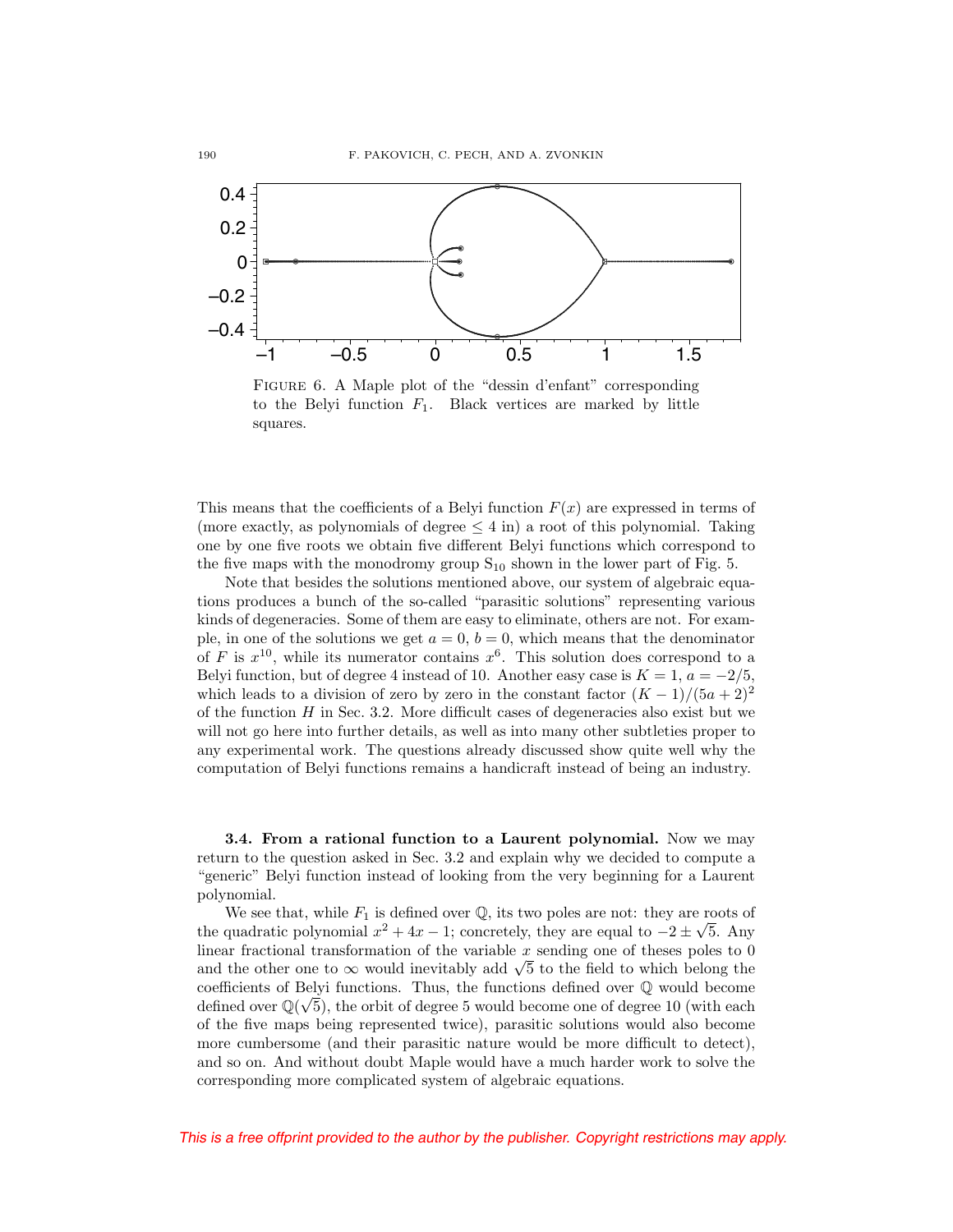But from now on, after making all the above computations with the simplest possible fields, we can easily transform  $F_1$  into a Laurent polynomial. The transformation

$$
z = \frac{(2 - \sqrt{5})x - 1}{(2 + \sqrt{5})x - 1}
$$

sends the pole  $-2 - \sqrt{5}$  to 0 and  $-2 + \sqrt{5}$  to  $\infty$ , and also sends 0 to 1. Substituting into  $F_1(x)$  its inverse

$$
x = \frac{z - 1}{(2 + \sqrt{5})z - (2 - \sqrt{5})}
$$

we obtain the Laurent polynomial of Theorem 1.1:

$$
L(z) = K \cdot \frac{(z-1)^6(z-a)^3(z-b)}{z^5}
$$

where

$$
K = \frac{11 + 5\sqrt{5}}{216}
$$
,  $a = \frac{-3 + \sqrt{5}}{2}$ ,  $b = \frac{7 - 3\sqrt{5}}{2}$ .

### **4. Proof of the main theorem**

We are looking for Laurent polynomials  $Q_j$ ,  $0 \leq j \leq 4$ , of the form

(4.1) 
$$
Q_j(z) = \sum_{k=-j}^{j} s_k z^k
$$

(we set  $Q_0 = 1$ ) satisfying the equation (1.8). However, it is clear that we may multiply  $Q_i$  by a constant, and also add to  $Q_i$  an arbitrary linear combination of  $Q_i$  for  $i < j$ , and this gives us another solution having the same form. Therefore, in order to achieve uniqueness, we impose on  $Q_i$  the following three conditions:

- (1) The coefficient  $s_{-j}$  is equal to one.
- (2) For  $i = -j + 1, \ldots, 0$  the coefficients  $s_i$  are equal to zero.
- $(3)$  $S<sup>1</sup>$  $L^i dQ_j = 0$  for all  $1 \leq i \leq j$ .

The Laurent polynomial  $Q_j$  has  $2j + 1$  coefficients; the first two conditions fix  $j+1$  of them, while the third condition provides us with  $j$  additional linear equations on coefficients. In order to ensure that the integrals in the third condition vanish, according to the Cauchy theorem, we must calculate the coefficients in front of  $z^{-1}$ in  $L^i \cdot Q'_j$ ,  $1 \leq j \leq 4$ ,  $1 \leq i \leq j$ , and set them to zero. The existence and uniqueness of solutions will be explained at the end of the proof. The results of the calculation are collected below.

$$
Q_0 = 1,
$$
  

$$
Q_1 = \frac{z^2 + 1}{z},
$$
  

$$
Q_2 = \frac{-(9 + 4\sqrt{5})z^4 + (20 + 8\sqrt{5})z^3 + 1}{z^2},
$$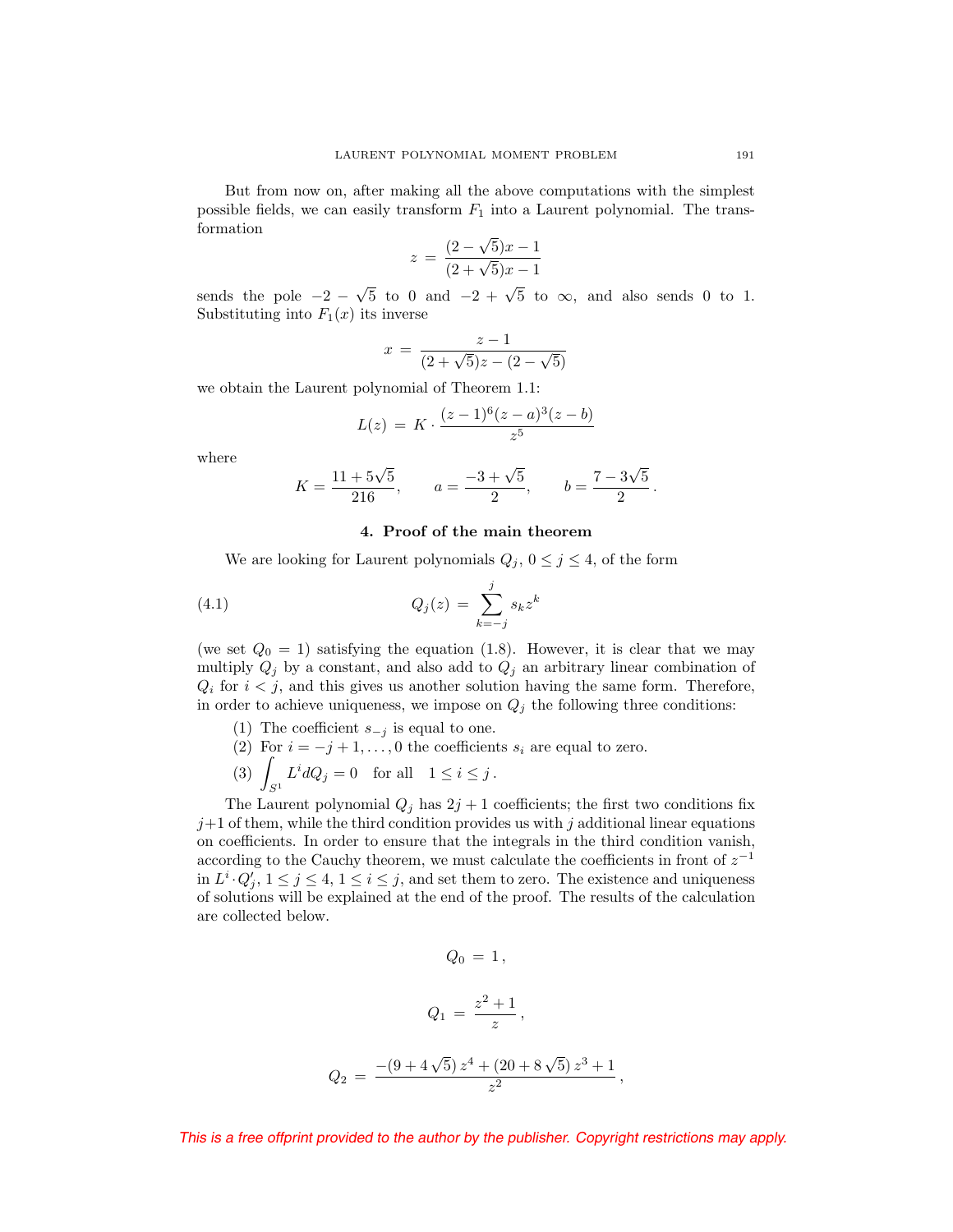$$
Q_3 = \frac{\left(\frac{47}{2} + \frac{21}{2}\sqrt{5}\right)z^6 - \left(\frac{195}{2} + \frac{87}{2}\sqrt{5}\right)z^5 + \left(\frac{255}{2} + \frac{111}{2}\sqrt{5}\right)z^4 + 1}{z^3},
$$
  

$$
Q_4 = \frac{-(9 + 4\sqrt{5})z^8 + (130 + 58\sqrt{5})z^7 - (630 + 282\sqrt{5})z^6 + (910 + 406\sqrt{5})z^5 + 1}{z^4}.
$$

Now, everything is ready in order to prove the main theorem. The proof is divided into three steps.

STEP 1. First of all, we must check that the Laurent polynomials  $Q_i, 1 \leq j \leq 4$ , satisfy the equalities

$$
\int_{S^1} L^i dQ = 0
$$

for all  $i \geq 0$  (for  $Q_0$  it is obvious). For this purpose we may use Theorem 7.1 of [**18**] which implies that we must verify this equality only for a finite number of i, namely, for

(4.3) 
$$
1 \leq i \leq (N-1) \cdot \deg Q + 1,
$$

where  $N$  is the size of the orbit of the vector

$$
(1, 1, 1, 1, 1, -1, -1, -1, -1, -1)
$$

under the action of the monodromy group of L. In our case, deg  $Q_j = 2j, 1 \le j \le 4$ , and  $N = 12$ ; therefore, the maximal value of the right hand side of  $(4.3)$  is equal to 89. The verification for all the four polynomials  $Q_j$  takes less than one minute of work of Maple-11.

STEP 2. Observe that if a Laurent polynomial  $Q$  is a solution of  $(4.2)$  then for any polynomial R the Laurent polynomial  $Q = R(L) \cdot Q$  is also a solution of (4.2). Indeed, it is enough to prove it for  $R = z^k$ ,  $k \ge 1$ . We have:

$$
\int_{S_1} L^i d(L^k Q) = \int_{S_1} L^{i+k} dQ + \int_{S_1} L^i Q dL^k.
$$

The first integral in the right-hand side of this equality vanishes by (4.2). On the other hand, for the second integral we have:

$$
\int_{S^1} L^i Q d\, L^k = k \int_{S^1} L^{i+k-1} Q d\, L = \frac{k}{i+k} \int_{S^1} Q d\, L^{k+i} = - \frac{k}{i+k} \int_{S^1} L^{k+i} d\, Q \, ,
$$

and therefore this integral also vanishes.

Step 3. The final ingredient we need is Theorem 6.7 of [**18**] which states that if the leading degree of a Laurent polynomial  $L$  is a prime number  $p$  (in our case  $p = 5$ , and if Q is a *polynomial* (that is, a common one, not a Laurent polynomial) such that (4.2) holds, then either  $L(z) = L_1(z^p)$  for some Laurent polynomial  $L_1$ while Q is a linear combination of the monomials  $z^i$  with i not being multiples of  $p$ , or  $Q$  is a constant. Since the Laurent polynomial  $L$  we are working with is not of the form  $L(z) = L_1(z^p)$  this result implies that a polynomial Q cannot satisfy  $(4.2)$  unless  $Q$  is a constant.

192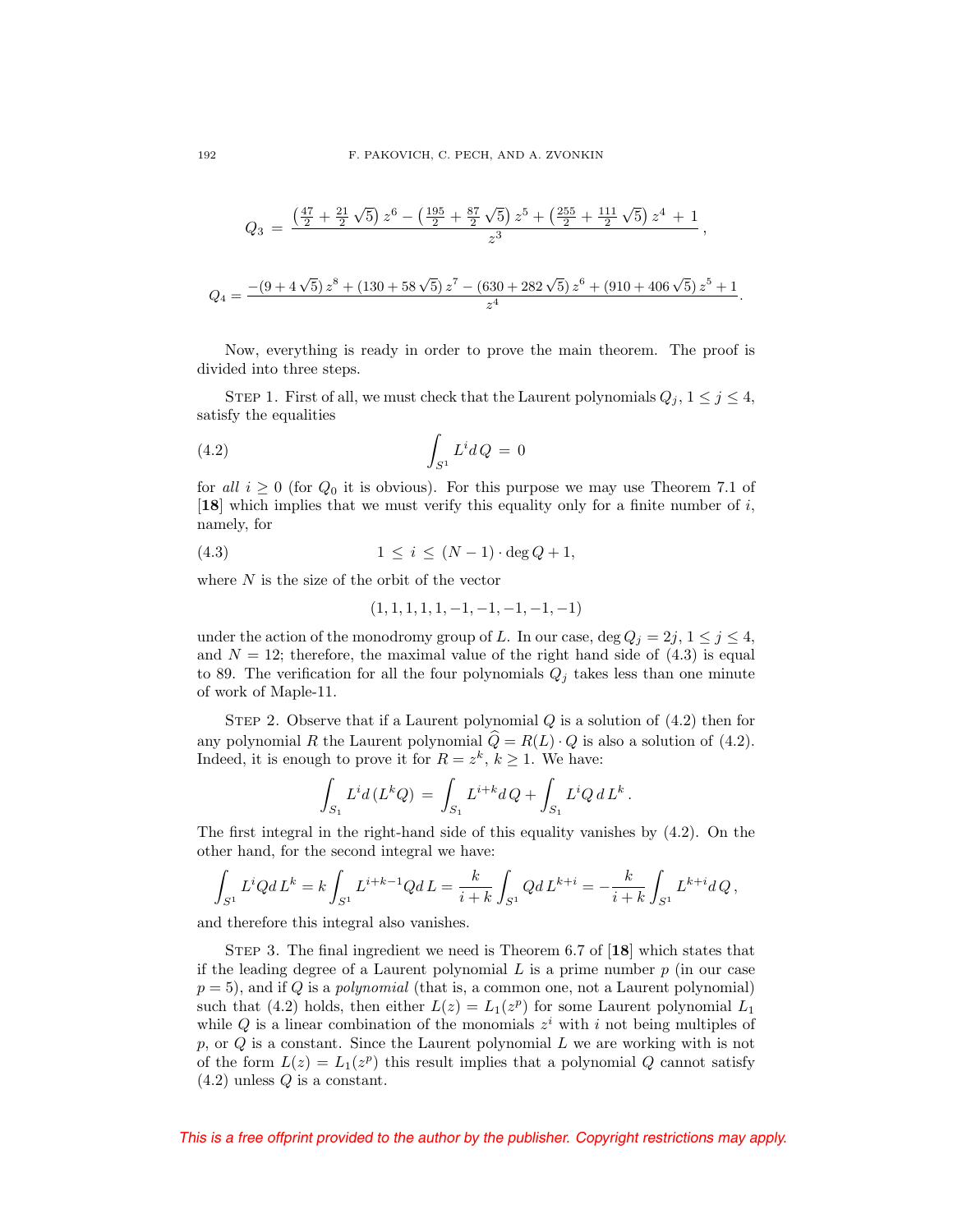Now, let us suppose that Q is a Laurent polynomial satisfying (4.2) and  $m(Q) \leq$ 0 is the minimal degree of a monomial in Q. Let  $m(Q) = -5k_0-j_0$ , where  $0 \le j_0 \le 4$ and  $k_0 \geq 0$ . Then for any  $c_0 \in \mathbb{C}$  the Laurent polynomial

$$
Q^{(1)} = Q - c_0 L^{k_0} \cdot Q_{j_0},
$$

is a solution  $(4.2)$ . Furthermore, choosing an appropriate  $c_0$  we can assume that  $m(Q^{(1)}) > m(Q)$  (here we use the fact that the coefficient  $s_{-j}$  in  $Q_j$  is not zero). Now, if  $m(Q^{(1)}) = -5k_1 - j_1$ , where  $0 \le j_1 \le 4$  and  $k_1 \ge 0$ , then, setting

$$
Q^{(2)} = Q^{(1)} - c_1 L^{k_1} \cdot Q_{j_1}
$$

for an appropriate  $c_1$  we obtain a solution (4.2) with  $m(Q^{(2)}) > m(Q^{(1)})$ . Continuing in this way we will eventually arrive to a solution  $Q^{(r)}$  of (4.2) for which  $m(Q^{(r)}) \geq 0$ . In view of the result cited in Step 3 such a solution should be a constant  $c \in \mathbb{C}$ . Therefore,

$$
Q = c + \sum_{i=0}^{r-1} c_i L^{k_i} \cdot Q_{j_i} = \sum_{j=0}^{4} (R_j \circ L) \cdot Q_j
$$

for some polynomials  $R_0, R_1, R_2, R_3, R_4$ .

The fact mentioned at the beginning of Step 3 explains the uniqueness of  $Q_j$ . Indeed, if  $Q_j^{(1)}$  and  $Q_j^{(2)}$  are two solutions of the equations imposed on  $Q_j$  at the beginning of this section, then their difference  $Q_j^{(1)} - Q_j^{(2)}$  is also a solution of the Laurent polynomial moment problem. But this difference is a polynomial (since the terms  $z^{-j}$  in  $Q_j^{(1)}$  and  $Q_j^{(2)}$  cancel) and therefore must reduce to its constant term; but the constant term of this polynomial is equal to zero. The uniqueness of the solution implies the non-degeneracy of the matrix of the system, and the non-degeneracy, in its turn, implies existence. The theorem is proved.

FINAL REMARKS. In general, it is not known if the reducibility of the action of the monodromy group  $G_L$  of a Laurent polynomial L of degree n on the space  $\mathbb{O}^n$  always implies a non-trivial structure of solutions of the corresponding moment problem. The only facts which follow from the general theory are as follows:

- The reducibility of the above action implies the existence of a *rational* function  $Q$ , which is not a rational function in  $L$ , such that the generating function for the sequence of the moments  $m_i = \int_{S^1} L^i dQ, i \ge 0$ , is rational (see Sec. 8.3 of [**18**]).
- If the above function  $Q$  turns out to be a Laurent polynomial, then the rationality of the generating function implies its vanishing (see Theorem 3.4 of [**18**]).

It would be interesting to understand in a more profound way what is the underlying mechanism which relates the structure of solutions of the moment problem for L with the structure of the representation of  $G_L$ .

#### **References**

- 1. M. Blinov, M. Briskin, and Y. Yomdin, Local center conditions for a polynomial Abel equation and cyclicity of its zero solution, in "Complex analysis and dynamical systems II", Cont. Math. **382** (2005), 65–82 .
- 2. M. Briskin, J.-P. Françoise, and Y. Yomdin, Une approche au problème du centre-foyer de Poincaré, C. R. Acad. Sci. Paris, Sér. I, Math. **326** (1998), no. 11, 1295–1298.